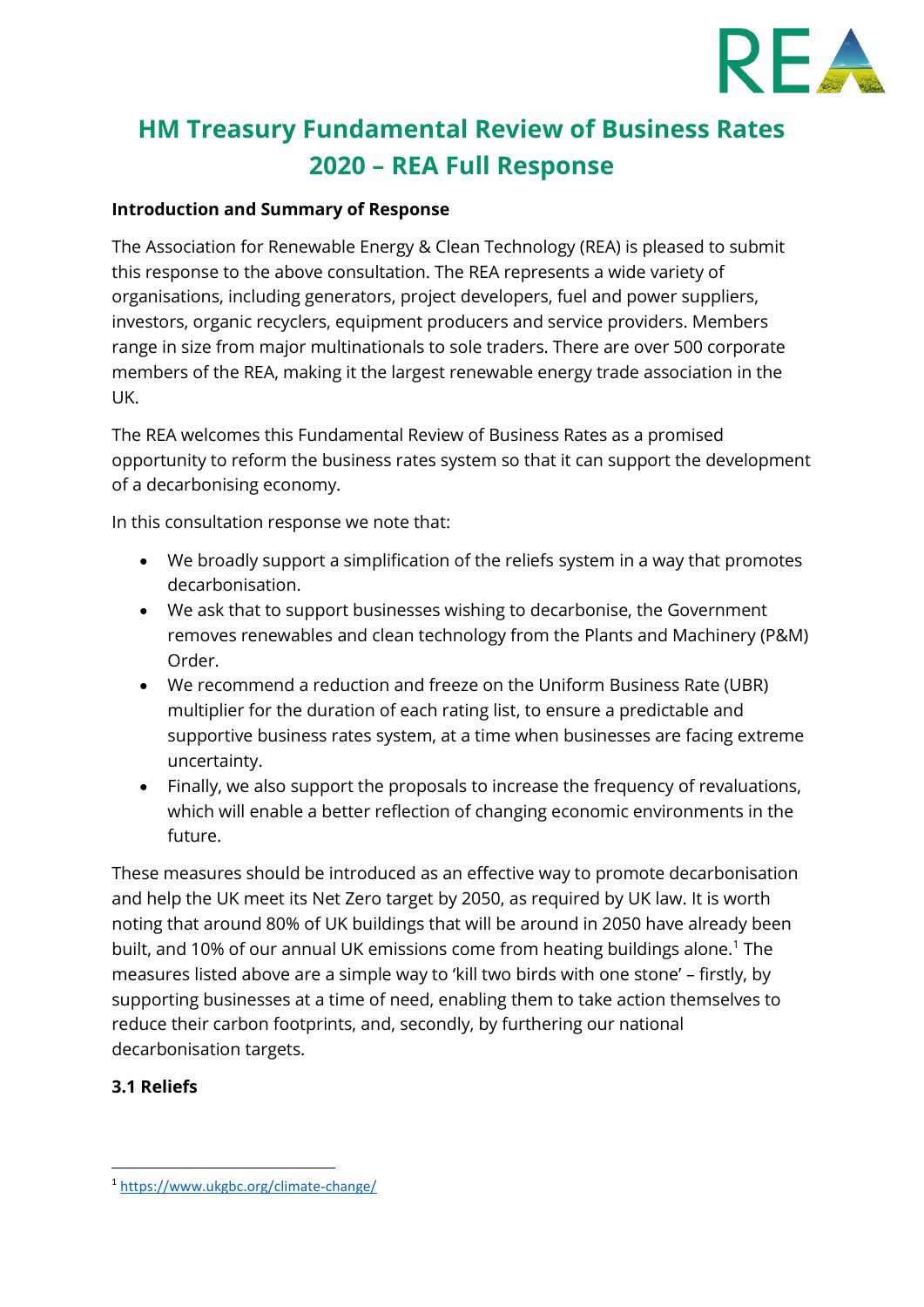

1. How well do current reliefs and exemptions deliver their intended outcomes and satisfy the principles of good tax design? What changes would you suggest to the system?

Improvements could be made to the reliefs system and the administration of reliefs. The number of reliefs, and the fashion with which they have been introduced, has made the available reliefs confusing and administratively burdensome to apply. This is especially true where reliefs are administered through Local Authorities rather then automatically by central government. This in turn damages the effectiveness of the relief as those unable to navigate the business rate system, such as SMEs who lack resources to do so, are also most likely to miss out on the available support.

2. How can reliefs be targeted more effectively? How can reliefs and their administration be simplified?

In summary, our response supports:

- Simplification of the relief system, with clarified aims, including to support decarbonisation.
- Removal of renewable energy and clean technology from the Plant and Machinery order to facilitate the Government's Net Zero 2050 commitment and unlock investment in renewables and clean technology, increasing tax revenue.
- Introduce the Business Growth Accelerator, as seen in Scotland, in England and Wales, which provides 18-month relief on new investments.

A simplification of the relief system would be welcome, with clear aims for the reliefs established. This should include reliefs specifically designed around the decarbonisation of the UK economy and supporting business growth, incentivising business to install renewable energy and clean technology systems to meet their energy needs.

Firstly, to support the transition to renewable energy and clean technology, amendments need to be made to the Plant and Machinery Order to remove the distortion in value between self-consumption and export only sites. This is particularly pertinent for roof top solar projects and is having further impact on other onsite renewable technologies include energy storage, renewable heat technologies and EV charging infrastructure. There have been high-profile instances (such as [Lidl in 2020,](https://www.solarpowerportal.co.uk/news/lidl_sees_business_rates_jump_528_due_to_solar_valuation) which saw business rates rise by 528%, and [schools](https://www.theguardian.com/environment/2017/mar/06/solar-powered-schools-bill-business-rates-rise-england-wales) with solar panel installations) of this distortion penalising businesses trying to move towards a sustainable business model, and disincentivises other businesses from planning to be more sustainable.

Given the Government's commitment to net zero emissions and the Treasury Test all renewable energy and clean technologies (including organic recycling machinery) should be removed from the rateable list and/or provided relief. This should also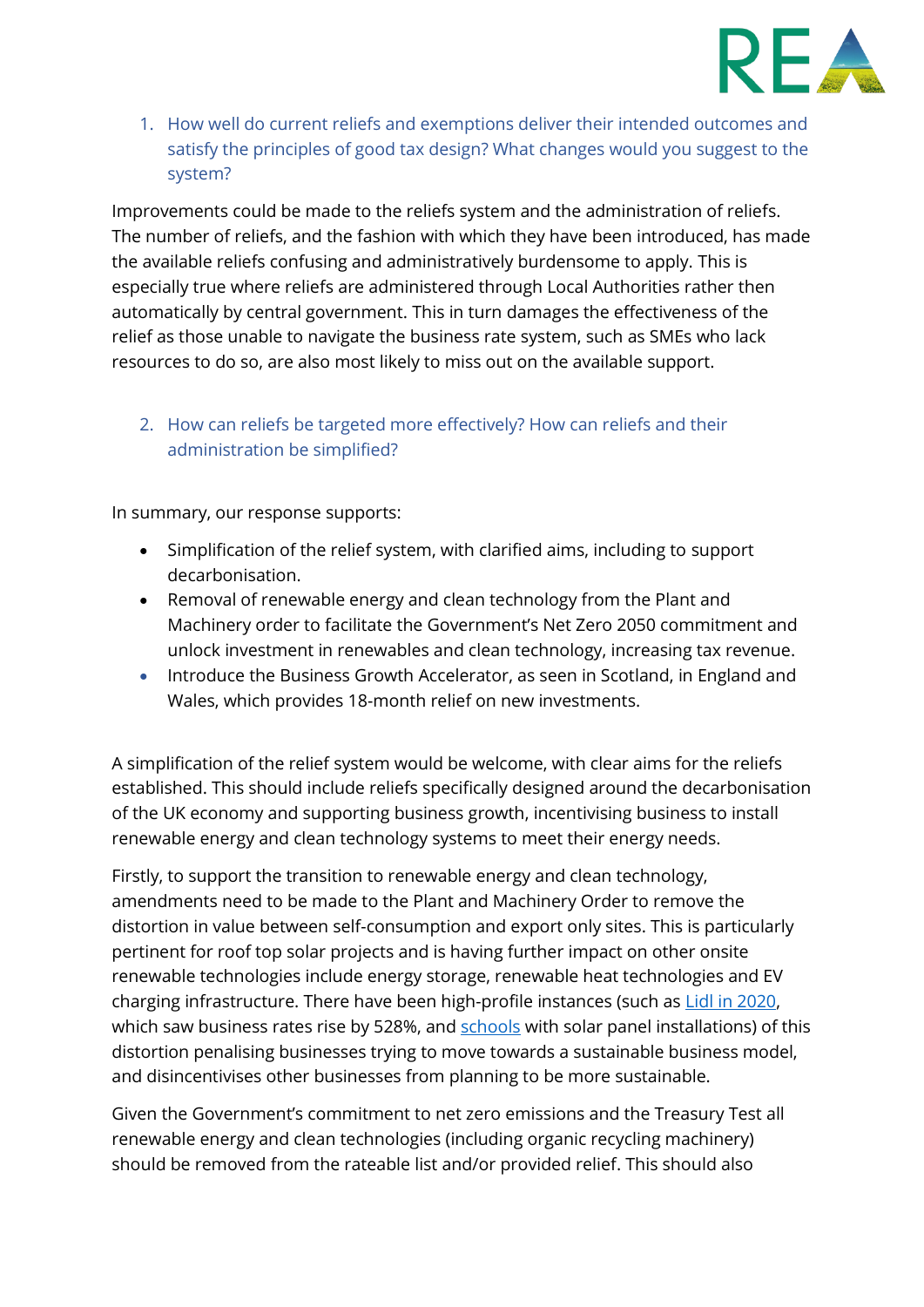

include consideration of the transport sector and farm machinery, where those using renewable transport fuels or electricity should not be rateable. There is an urgent need to increase the installation of renewable energy and clean technologies at commercial premises, including energy efficiency measures. The Coronavirus crisis will have a significantly negative impact on the capacity of the average business to make long-term investments that are supplementary to their core business model.

A relief is therefore necessary to incentivise the installation of on on-site renewable generation technologies, storage system and renewable heating systems within businesses. Similarly, it will also enable the continued deployment of larger scale renewable projects including anaerobic digestion, organic recycling, wind, bioenergy projects and large-scale solar projects. In one move, this measure would help to bolster clean industries, incentivise decarbonisation, support green jobs and help businesses make energy cost savings.

This would also be a progressive tax measure, if installations rise due to a relief, then the Government will recoup tax revenue through a larger number of renewable energy companies and taxable projects resulting in higher corporation tax and VAT revenue, as such the relief can be expected to be cost neutral to Government.

Business rate relief for renewables and clean technologies also helps rationalise climate policy intent across Whitehall. As it stands, support mechanisms such as the Renewable Heat Incentive, Contracts for Difference and Feed in Tariff are provided by BEIS, only for this cost support to be undermined by heightened business rate liabilities. This becomes a costly way of recycling public spending through Government departments rather than helping to build industries needed for decarbonisation.

Investments in renewables and decentralised energy infrastructure should be supported. A similar scheme to the Business Growth accelerator, as introduced in Scotland, should be introduced in England and Wales. This grants 18 months' business rate relief on new investment from the date the building/asset is completed and this should be extended to explicitly include renewable and clean technology improvements. This could significantly help the deployment of new renewable and clean technology projects.

Furthermore, a 50% 'mineral extraction' rates exemption applies in Scotland to landfill extraction projects, this should be extended to England and Wales to support renewable energy production from landfill gas.

3. What evidence is there on the capitalisation of business rates and business rates reliefs into rents over time? What does any evidence mean for the design of rates reliefs and business rates more broadly?

No response is submitted.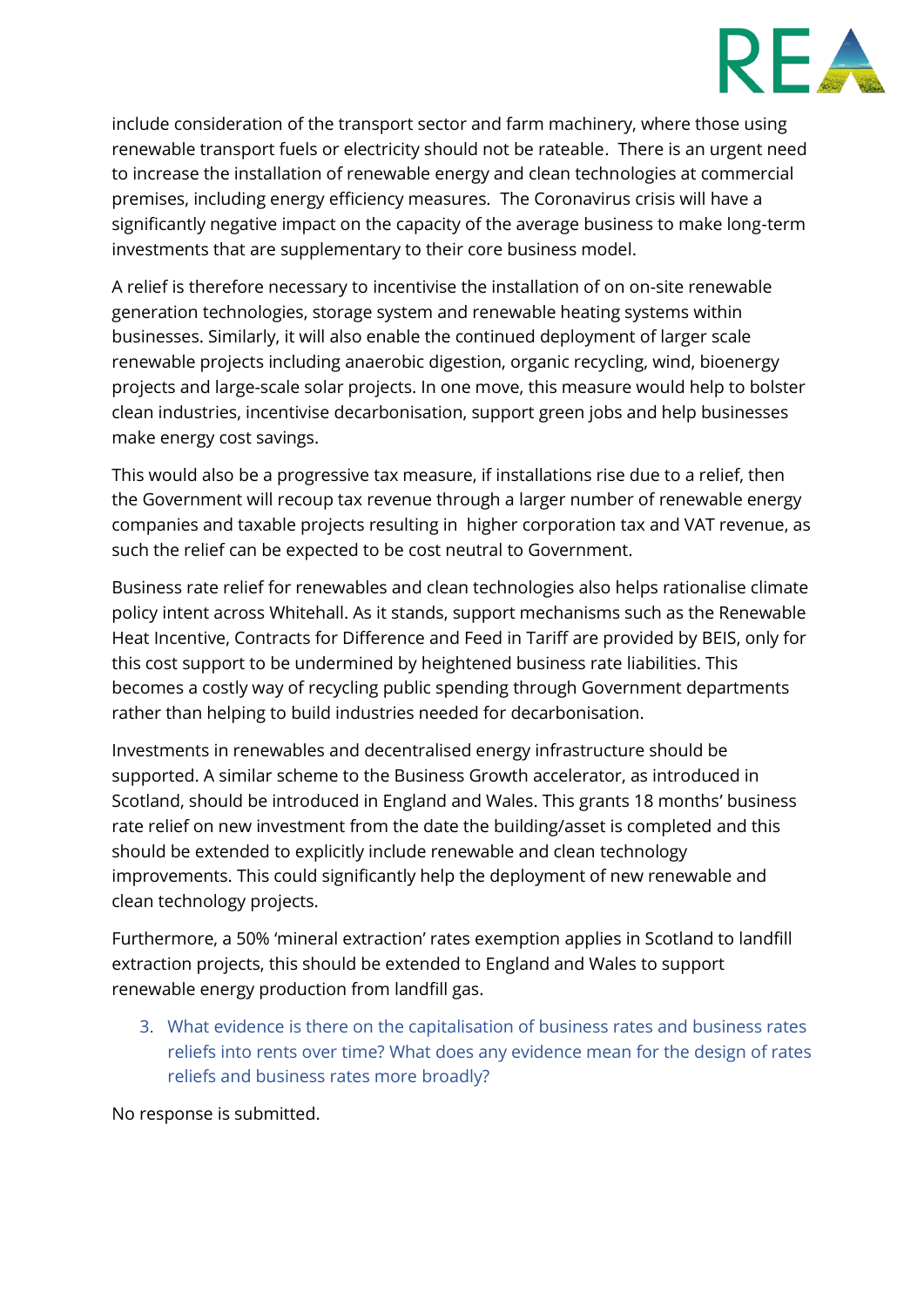

4. What role should local authorities have in determining business rates reliefs and exemptions? Should reliefs and exemptions be set by central government or set locally?

Reliefs should primarily be determined by central government, with the possibility of local authorities applying to HM Treasury to introduce regional reliefs to help incentivise the growth of specific industry hubs, for example around renewable and clean technologies. However, any relief brought in must be applied automatically and should not be dependent on any application process by the businesses within that local authority. All reliefs should be funded by central Government to avoid local authorities having to apply reliefs at the cost to their own limited budgets.

5. Are you aware of ratepayers misusing tax reliefs or other means to avoid paying their full business rates liability? What could be done to tackle this?

No response is submitted.

#### **3.2 The business rates multiplier**

6. What are your views on how the business rates multiplier is set annually and at revaluations?

The Universal Business Rate (UBR) multiplier should be reduced and frozen for the duration of each rating list. The tax rate should be fixed, and more frequent revaluation introduced to allow the rating system to be more responsive to changing economic circumstances. This would simplify the business rate system making it easier for businesses to be more confident in estimating their tax liability and reduce the number of rating increase surprises.

We encourage the Treasury to closely consider the evidence supplied by Tax Consultants and REA Member, Gerald Eve, in response to this consultation and further supports the case for lowering and freezing the UBR.

7. How could the multiplier be set in future to ensure the sustainability of public finances and support growth and productivity? What would the impact of any proposed changes be on the level of the multiplier and revenue from business rates over time?

In summary of the response outlined below, we argue:

- The UBR should be frozen for the duration of each rating list to avoid the tax intake going higher than inflation.
- More frequent revaluations will help ensure tax revenue remains stable and provide a simpler system for businesses to understand.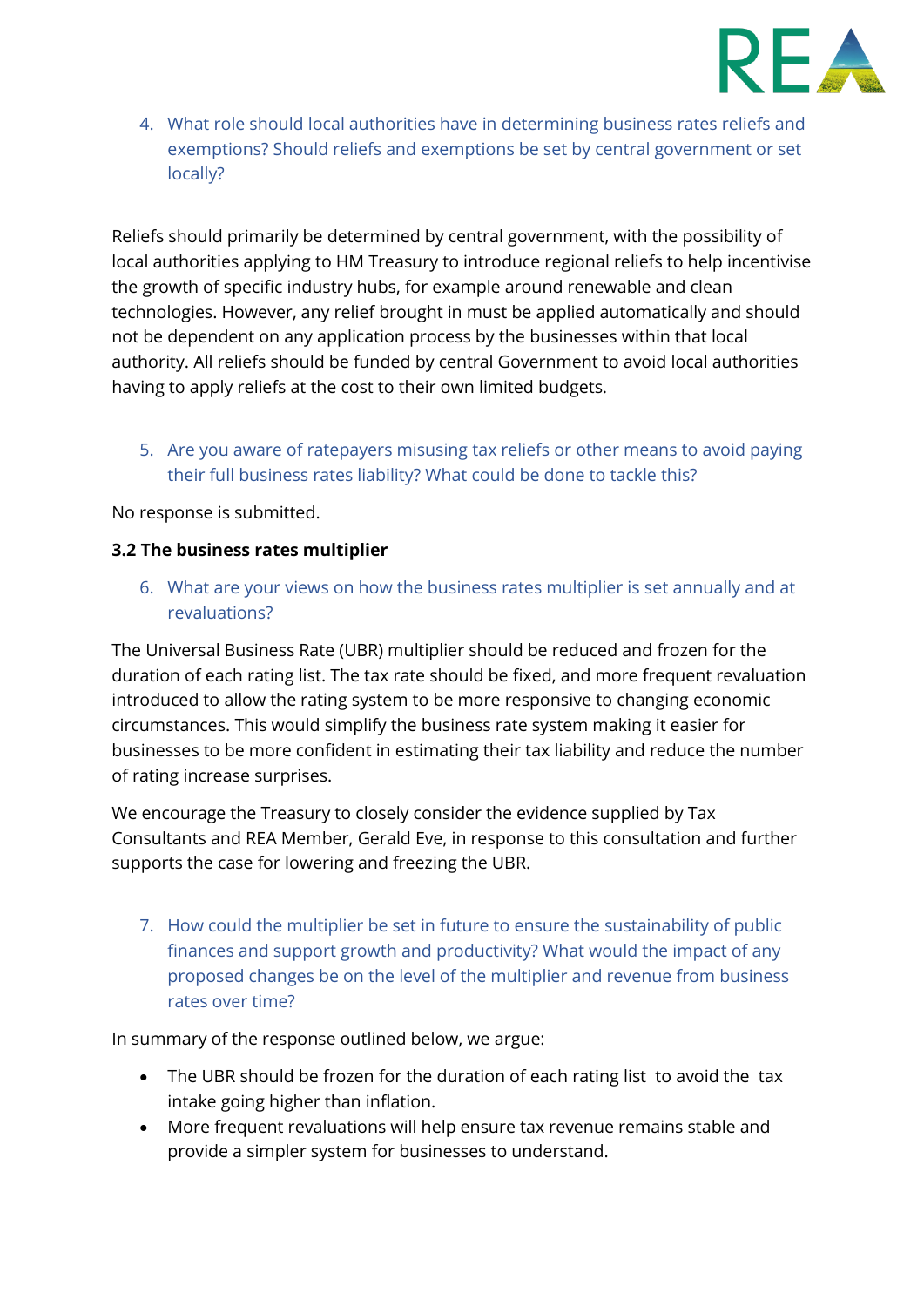

- A frozen UBR and removing renewable energy and clean technology from the Parts & Machinery Order will stimulate investment in renewable energy and clean technology and improve investor confidence.
- Increased private investment in onsite renewable generation and clean technology will ultimately increase Government tax revenue over time, making up for the initial fall, and supporting the creation of stable jobs at a range of skill levels.
- Other building occupiers have recently been given sources of Government support to improve energy efficiency through the Green Homes Grant, giving businesses a similar level of support will help businesses to decarbonise at a time when many are under financial pressure.

The Treasury Select Committee inquiry highlighted how business rate revenue has outpaced inflation since the system introduction.<sup>2</sup> This is despite intentions that the tax take from business rates should remain roughly equal. This must be avoided in future and more transparent check put in place to keep the tax intake in line with inflation.

If, as we recommend, the UBR is frozen, the inflation-related changes in property value will be appropriately considered in the revised rateable value during the revaluation. More frequent revaluations will ensure that changing economic circumstances are considered, while being a simpler system for businesses to navigate. Overall, more frequent revaluations will help to ensure tax revenue remains level as well as providing a simpler system for businesses to understand.

For example, landfill gas extraction operations should be revalued annually, as their power output from extraction, and hence revenue, drops every year, while the rates they are charged remain the same between revaluations.

A frozen UBR will increase investor confidence. Freezing the UBR and removing renewable energy and clean technology from the Parts & Machinery Order will ultimately stimulate investment in these technologies. Businesses increasingly recognise the urgent need to decarbonise and are looking for ways to do so. Greater investment in onsite renewable generation and clean technology will help businesses to save on bills. Investments will also improve the value of properties, thereby increasing revenue through the Stamp Duty Land Tax, VAT, and Land Transaction Tax (in Wales only). Investment will also increase Government revenue by growing renewable and clean technology businesses, leading to increased VAT revenue from sales and installations. This will also create stable jobs at a range of skill levels.

With the Green Homes Grant, Social Housing Decarbonisation Scheme and Public Sector Decarbonisation Scheme all coming forward, SMEs and office-based commercial enterprises are a noticeable decarbonisation policy gap not addressed by policies coming forward. Business rate relief would be a form of support that could be easily

<sup>2</sup> [https://publications.parliament.uk/pa/cm201919/cmselect/cmtreasy/222/22205.htm#\\_idTextAnchor006](https://publications.parliament.uk/pa/cm201919/cmselect/cmtreasy/222/22205.htm#_idTextAnchor006)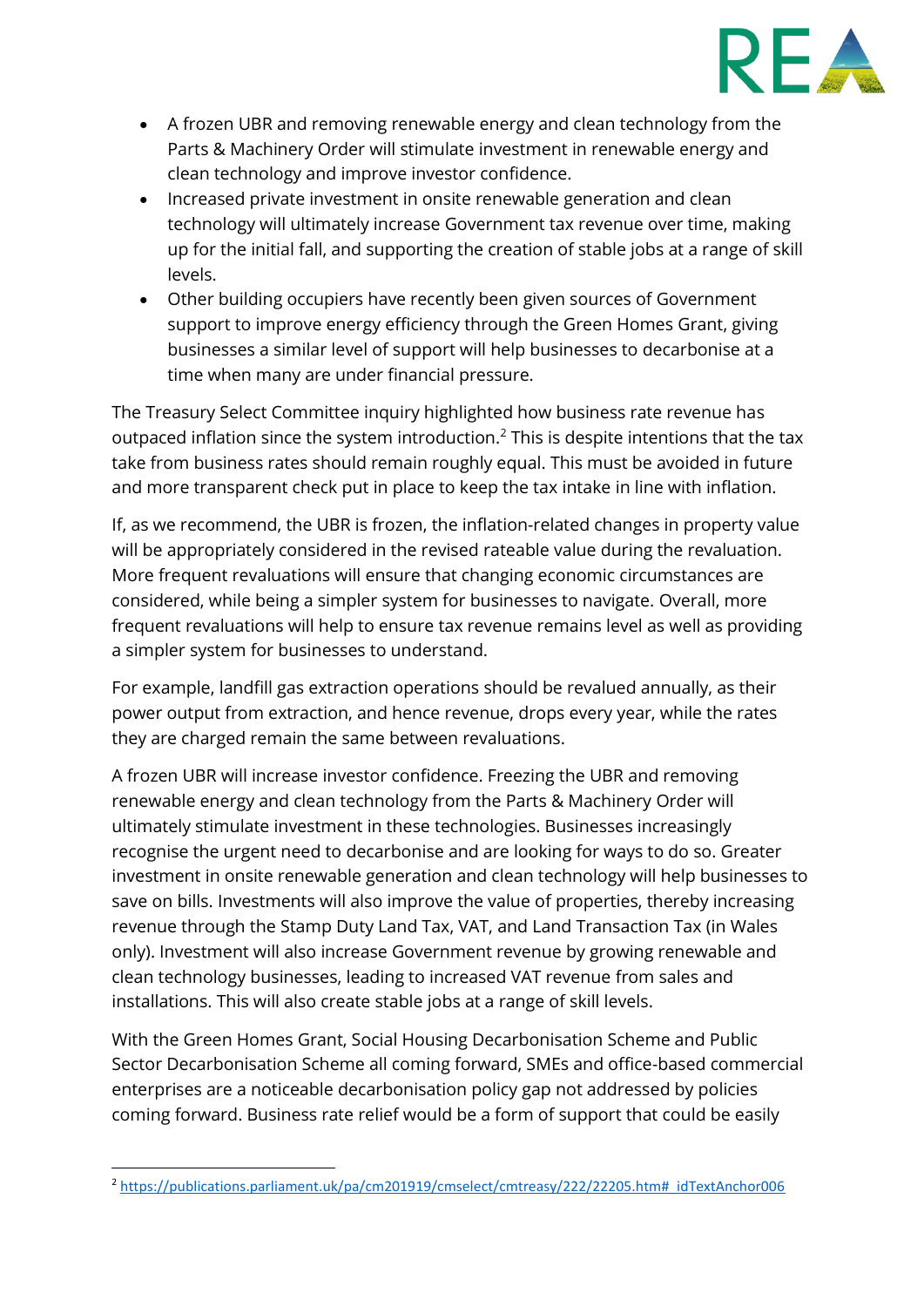

applied with no additional administrative burden on the Government, and which would increase Government revenue in the long-term.

8. How should the multiplier and any supplements relate to business rates reliefs? Should these be discrete, or should supplements fund specific reliefs?

No response is submitted.

9. What are your views on introducing additional multipliers that vary by geography, property value, or property type?

The focus should be on direct relief measures rather than within the multiplier. This is easier to understand for businesses. Most businesses operate across different areas and regions, property types and/or property values – but many or most businesses, particularly SMEs, have limited resources to put into navigating the fine details of tax legislation. Introducing additional multipliers also increases the potential for double support which could create a unlevel playing field between sectors.

#### **4.1 Valuations and transitional relief: Questions**

10. What are your views on the frequency of revaluations and what changes should be made to support your preferred frequency?

In March 2018 the Government, in summary of responses to "Business Rates: delivering more frequent revaluations" indicated its intention to move revaluations to every three years starting from 2024. We remain supportive of this proposal as it will help keep ratings up to date with the state of the market. This is especially true in renewables and clean technologies where new innovations and markets are constantly maturing, while also being particularly subject to changes in Government energy policy and support mechanisms. As such, revenues can change year-on -year making long term revaluation cycles unreflective of commercial realities even where they provide limited certainty of rateable values.

For example, the landfill gas sector would benefit from annual revaluations. Landfill gas sites see the amount of gas that can be extracted decreases year-on-year, resulting in decreasing revenues, which are not taken into account within longer term revaluation cycles. We also note that batteries degrade over time, and that this decline accelerates with age. For older battery systems, the VOA could carefully consider enabling operators to apply for revaluations to be made on an annual basis – as, for instance, a 15 year-old battery will degrade by 30% across a year if no batteries within the system are replaced and if used for one cycle per day. More frequent revaluation cycles would help ensure appropriate rateable values across renewable and clean technology projects.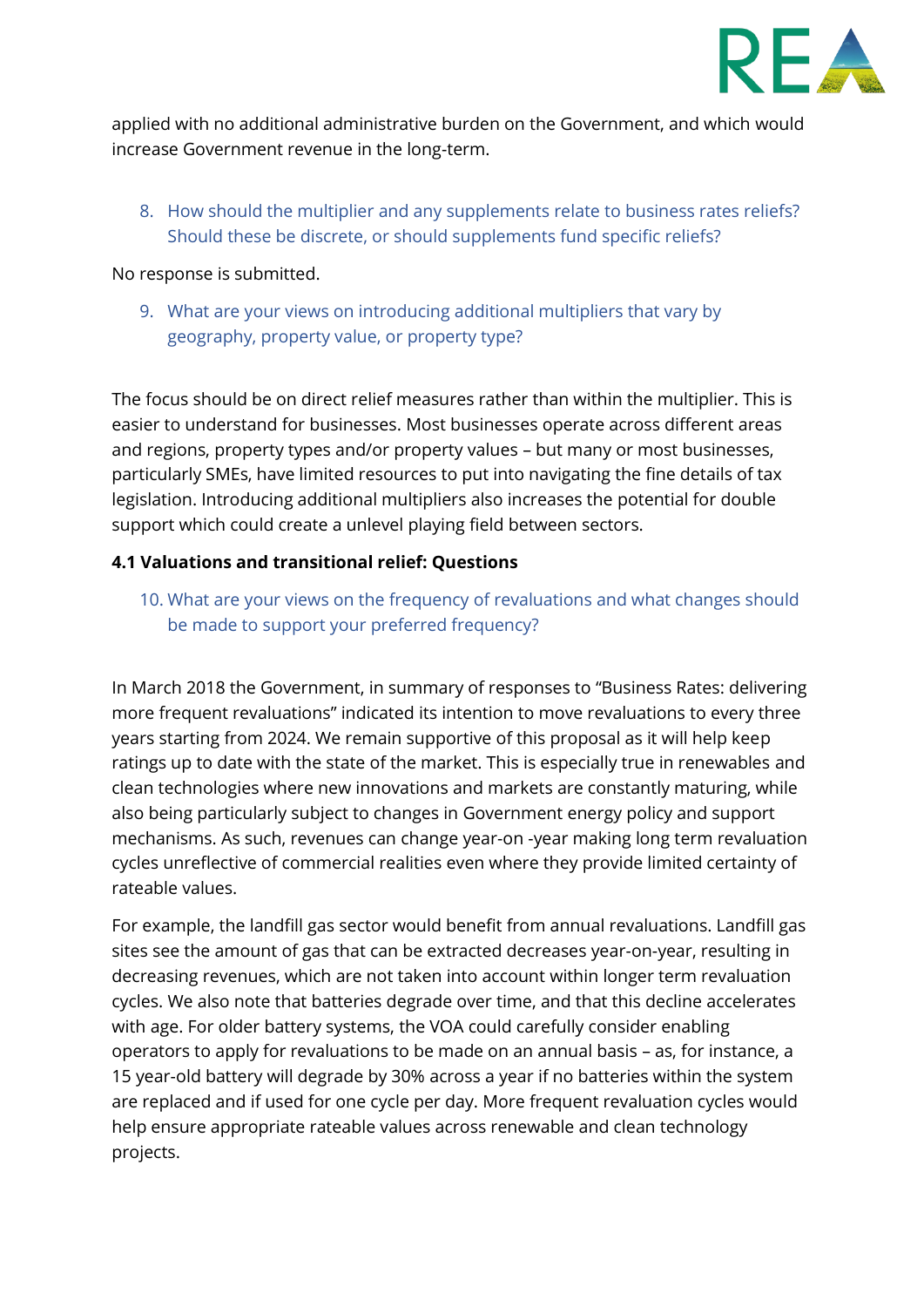

# 11. What are your views on a banded or zone-based valuations system and the trade off with valuation specificity?

There is a concern that banded systems could throw up perverse rates charges around the thresholds. While we acknowledge that banded systems have the potential to make the valuation system simpler and easier to understand, the impact on businesses operating at the threshold of bands could be unfair and distorting. Careful and transparent modelling of how banding would affect the renewables sector would be needed before the sector could consider supporting it.

We believe zoning should be avoided as it would likely serve to discourage larger renewable energy sites, like ground mounted solar, from being deployed. Given the recent efforts to change the treatment of energy storage in the planning system, this would also go against the grain of work being done by BEIS to encourage co-location of storage and solar, because zoning would disadvantage renewable sites that require a large land base. Land-based zoning is arbitrary and does not necessarily reflect the true value or revenue of a generation site. Zoning would also have to be done with consideration to the National Grid zones and particularly with regard to how grid securities are calculated based on those zones – a 'doubling up' of a high zonal grid securities charge and a high zonal business rates levy could make ground mounted solar projects in some areas financially unviable.

# 12. What are your views on changing the valuation process or the information provided to the VOA, to enable more frequent revaluations?

We note that the VOA already has wide ranging powers to request rental information and also have access to various databases providing rental data. In addition, lease information is generally available on the land registry website. Clear proposals are required to understand what more power the VOA are likely to need.

Submitting information to the VOA could be made much simpler by offering the opportunity to provide information via a centralised online portal allowing for submission of information by spreadsheet and uploading of other relevant documents. Some businesses would likely still require the option of submission via post.

# 13. What are your views on the relative importance of the period between the AVD and compilation of the list vs. more frequent revaluations?

We would support the AVD being reduced so that it was more up to date. The two-year gap has caused problems for renewables and clean technologies in the past, especially where support tariffs have changed in the subsequent two years. Scotland has decided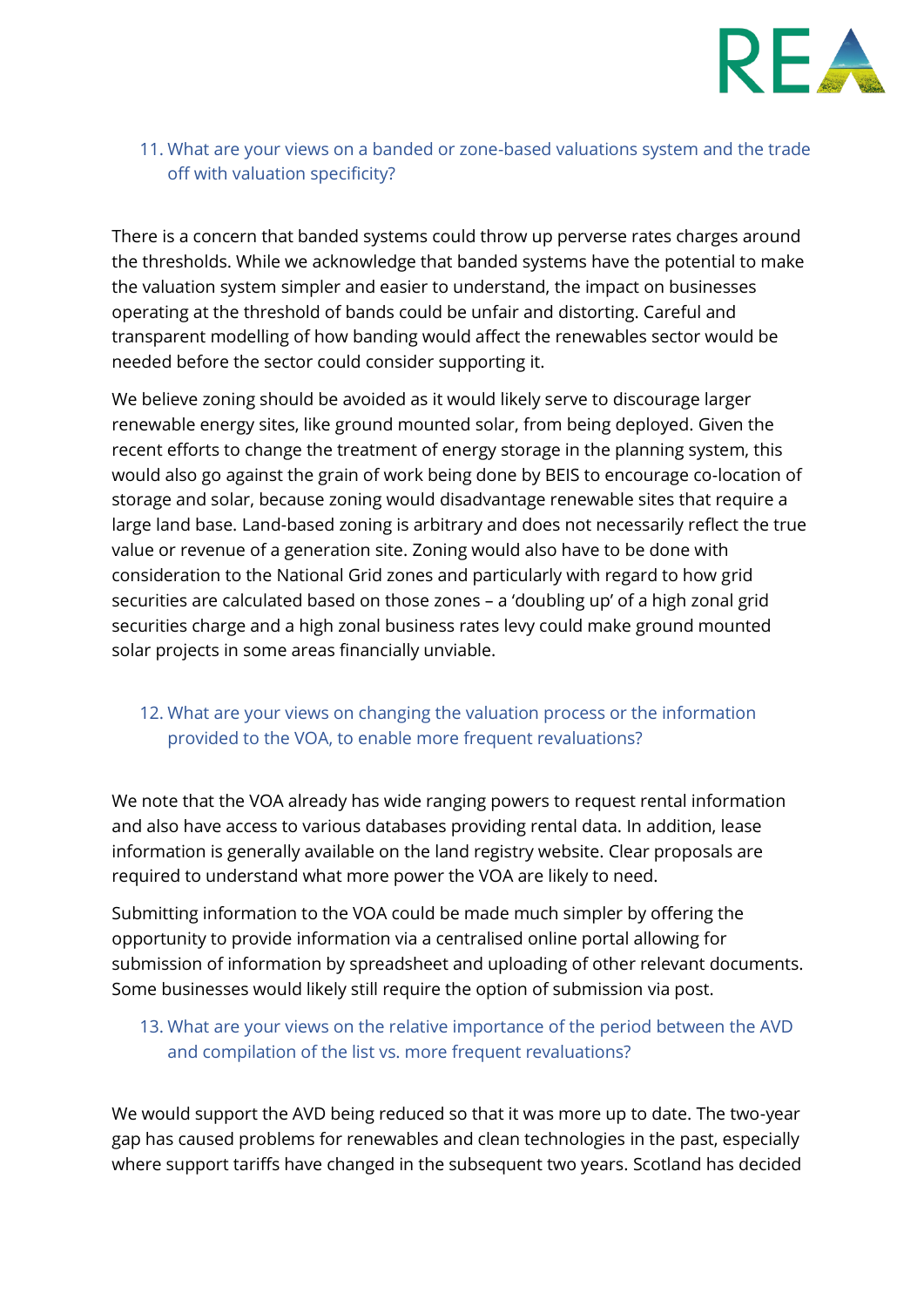

to adopt a 1-year AVD for the next revaluation – we would support this being introduced in the rest of the UK. We do however recognise that this would need to be achieved by simplification of the ratings system. Alternativity we would encourage the VOA to have the ability to at least take into consideration changes support caused by Government policy changes, as opposed to other external market factors.

# 14. What are your views on changing the definition of rents used in the valuation process? How could this be done in a way that most fairly reflects the value of the property?

This could risk introducing further complications into the valuation process. Further explanation is needed as to how a new definition of rents might work in order for us to reach a judgement, but a standard definition which is applicable to all has value.

# 15. If you have had concerns over the specific method of valuation applied to your property, what were these concerns and how could the process be improved?

The valuation is currently fixed at a specific valuation date. This fails to capture changes in outputs from power generating stations during the life of the rating list and we consider that RV's should be more closely aligned with changing revenues and commercial realities. We note that certain types of technologies, such as landfill gas and battery storage, could be considered for review on an annual basis to reflect increased or reduced output thereby aligning rates liabilities with plant performance.

We also consider it to be perverse that generating plant earning revenue through government sponsored schemes such as ROC's, FIT's, CfD's and the Capacity Market are penalised through the valuation process. For example, in the case of owner-occupier renewables, the cost of financing projects aren't fully taken into account. Financing is a major cost for renewable generation projects. When sites receive subsidies, this often results in a higher rateable value. Effectively, this puts the Government into a position of giving incentive to renewables with one hand, and taking incentive from them with another. HM Treasury should coordinate closely with other Whitehall Departments, so that the business rates system can reflect broader Government ambitions. One further barrier to the growth of new technologies is the lack of opportunity to gain a reasonably reliable estimate of their valuations prior to the installation of the product being completed. Options could be carefully explored in consultation with businesses to improve the scope for making reasonably reliable estimations of valuations in the early stages of projects.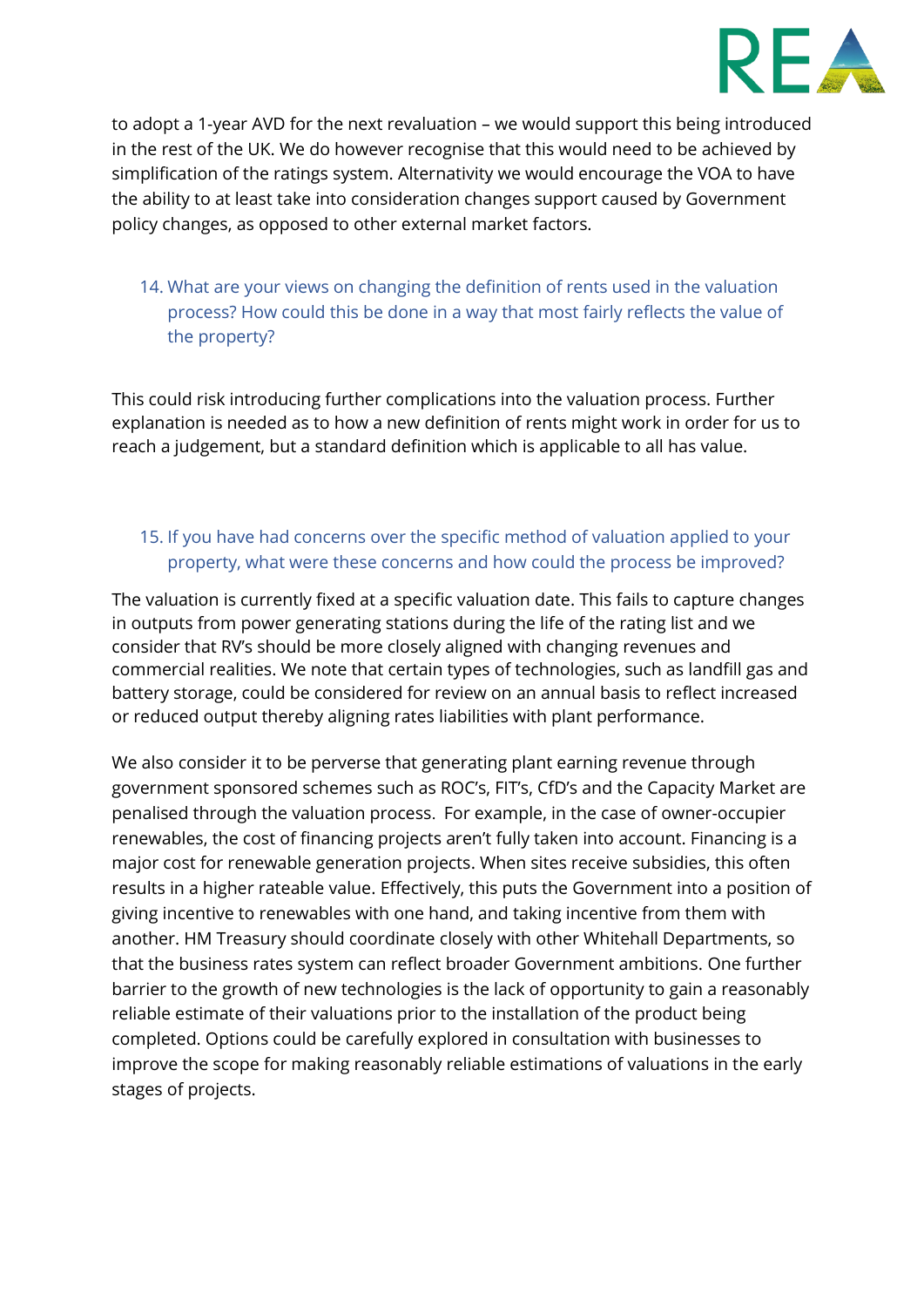

# 16. What are your views on the design of the transitional relief scheme, and how transitional arrangements should be funded, given the requirement for revenue neutrality

Transitional reliefs are financed by rises elsewhere – with regular revaluations transitional reliefs could have the effect of stopping other rateable values falling as others' liability is not met. The downward transition scheme should therefore also be amended.

#### **4.2 Plant and machinery and investment: Questions**

# 17. What evidence is there that the business rates treatment of P&M and changes to property affects investment decisions?

Currently the Plant and Machinery Order creates significant disincentives to the installation of onsite renewable generation systems such as solar PV. This is caused by significant distortion in the value between self-consumption and export only sites, with the former experiencing RV's up to 10 times higher than if a site exports all its generation.

- This is because where there is any self-consumption (the generator and consumer of the power are the same entity) the equipment is assessed under the Plant and Machinery Order, whereas if the system mainly exports to the grid (ie energy not used within the building) the RV is lower because a separate occupation is deemed to exist with the RV being calculated under the 'receipts and expenditure' valuation model - for which, in the case of Solar PV, the VO have agreed and have in place RV bandings
- Currently, the RV on 'self consumption' installations typically means there is a tax of over 20% of the gross value of any power generated
- This has been hugely damaging leading to businesses decommissioning their solar panel assets or having to find administratively burdensome alternatives to ensure fair tax liabilities. The order actively discourages businesses seeking to lower their carbon emissions.

How listing renewable generation and clean technology as rateable P&M disincentivises investment and inhibits decarbonisation

In the case of rooftop solar PV in particular, there are ample opportunities for investment in installations on office buildings and shopping centres in city centres. This type of commercial premises is often owned by large investors such as pension funds, which have funding to invest in renewables. However, a considerable amount of capital investment is being held back from rooftop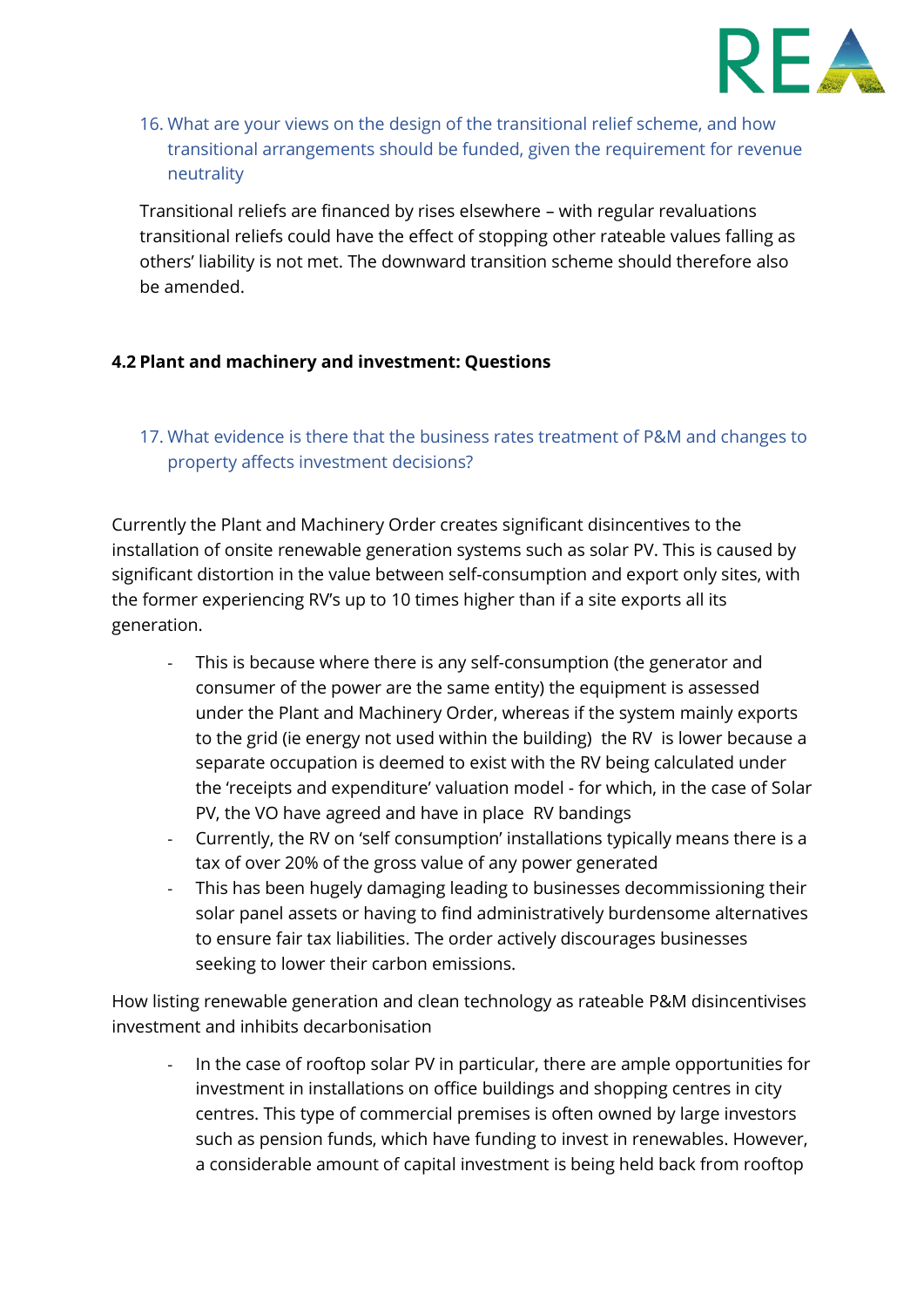

solar due to the Parts & Machinery Order. As it stands, the pay-back for investment in solar PV when included in the P&M Order can be two decades, by which time the technology is nearing the end of its lifespan. If renewables were removed from P&M, there would be much more incentive for investors to begin decarbonising commercial buildings.

- This in turn, would ultimately create more tax revenue for Government, and would encourage job growth in this area. By removing renewable generation and clean technology from the P&M order, investors would be encouraged to inject cash into the 'real' economy through installation of these technologies.
- There are deep concerns that this issue could negatively impact more and more renewable energy systems as their deployment becomes more common. For example, energy storage is also going to be subject to higher ratings where the stored power is used on site. We also raise concerns that renewable heating systems, which utilise the generated heat on site, could similarly see increased liabilities due to current structure of the Plant and Machinery Order.
- There is currently an exemption to P&M for supplying power to the grid, however companies wishing to do this face a hefty administrative cost, which means that for many businesses the cost of installation outweighs the benefits. The revenue raised by selling power to the grid can only be cost effective for economies of large scale and, for solar, there is a payback period of almost two decades, by which time the panels are nearing the end of their lifespan.
- Given the Government's commitment to Net Zero and the Treasury Test all renewable energy and clean technologies should be removed from the rateable list and/or provided relief. This should include a P&M order exemption for machinery that facilitates removal of physical contaminants and non-compostable packaging from biodegradable wastes supplied for AD and composting and removing residues of them from compost and digestate outputs. Such items should not be present in biodegradable waste streams but they often are and the costs of dealing with them are considerable.
- Any P&M order exemption should also include organic recycling machinery (as clean technology) which should be removed from the rateable list and/or provided relief. This should also include consideration of the transport sector and farm machinery, where those using renewable transport fuels or electricity should not be rateable.

# 18. Are the current P&M principles and regulations still relevant? How could these be updated if necessary, and what would the effect of any proposed changes be?

Considering the Government's drive to decarbonise the energy sector and incentivising more business to install renewable power and clean technology

-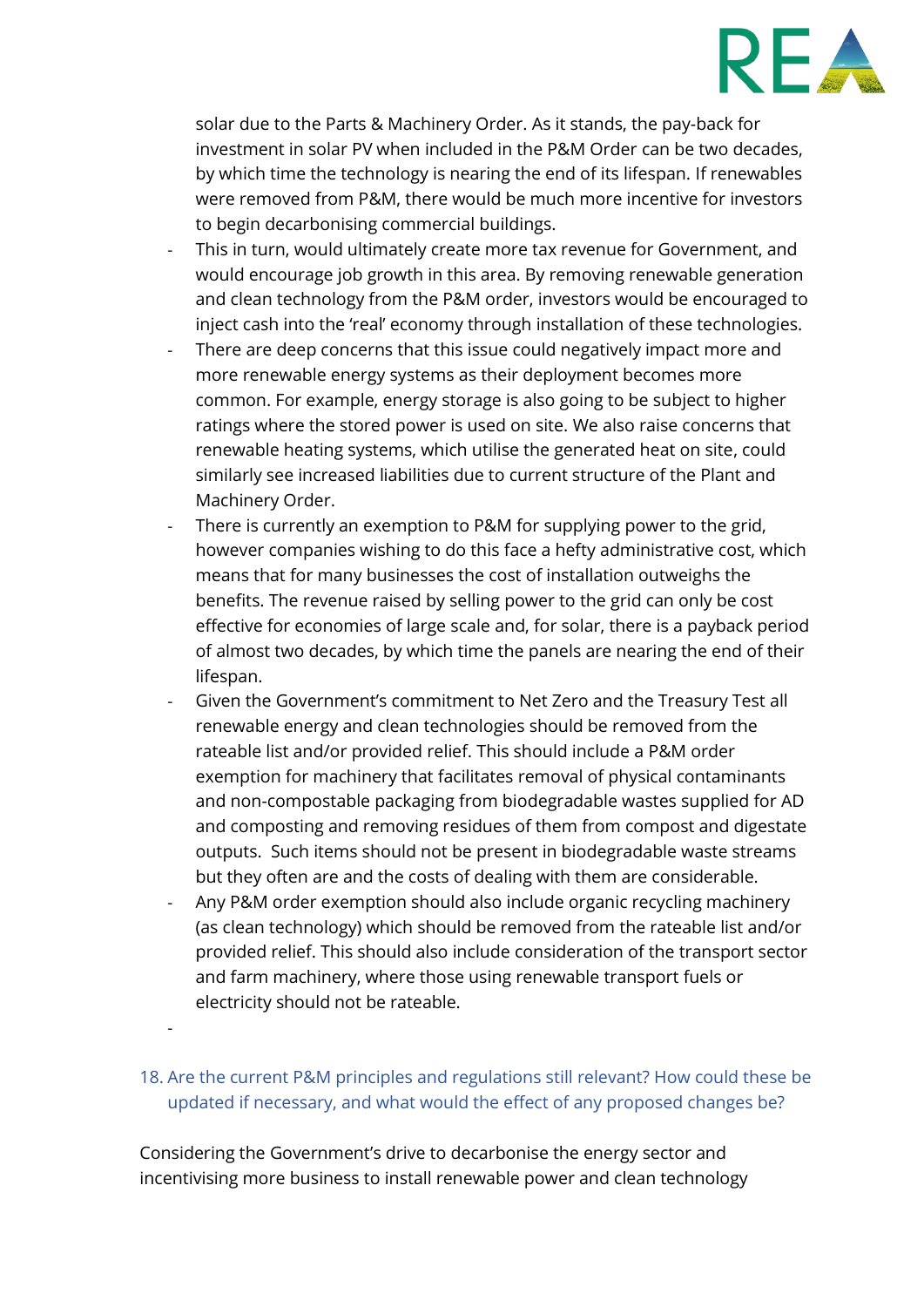

systems, all such technologies should be removed from the list rateable plant and machinery within the order. The current business rates system goes against work that Ofgem and BEIS are undertaking to drive the energy transition. The purpose of those reforms is to facilitate technologies to provide services to the system and help support it during the transition. Furthermore, while the Government's new incentive schemes for the decarbonisation of buildings are necessary and helpful, these do not cover commercial premises and businesses must be empowered and encouraged to decarbonise through their own initiative. The rates system as it is, interferes with the energy market, and the Government's own decarbonisation agenda, undermining these reforms.

We note that the current definition of 'class 1' under 'potentially rateable P&M' includes power generation, storage and transmission equipment, but point out that this definition was made in 1993 by The Wood Committee. The intent of inclusion at the time was to cover large fossil fuel power plants and pumped hydro, not small Behind-the-Meter assets. The definition is significantly outdated, and does not consider the invaluable role that renewables and clean technology play today in decarbonisation. The committee could not appreciate the rapid development of renewable and clean technology in the coming decades. Renewable generation and clean technology are a vital part of the national decarbonisation effort and should be seen as essential tools for businesses, thereby should come under the 'tools of the trade' exemption.

Removing all renewable generation and clean technology systems would put a stop to the significant disincentives that are currently in place which actively stop business from decarbonising their energy requirements. Such a move would help drive the adoption of renewable energy systems including solar, energy storage, electric vehicle charging points and renewable heating systems.

#### 19. What evidence is available on the potential benefits of exempting certain types of P&M on a permanent or time-limited basis?

Changes to the P&M are particularly pertinent for roof top solar projects and is having further impact on other onsite renewable technologies include energy storage, renewable heat technologies and EV charging infrastructure. There have been high-profile instances (such as [Lidl in 2020,](https://www.solarpowerportal.co.uk/news/lidl_sees_business_rates_jump_528_due_to_solar_valuation) which saw business rates rise by 528%, and [schools](https://www.theguardian.com/environment/2017/mar/06/solar-powered-schools-bill-business-rates-rise-england-wales) with solar panel installations) of this distortion penalising businesses trying to move towards a sustainable business model, and disincentivises other businesses from planning to be more sustainable.

Data about the impact on investment decisions for specific companies is commercially sensitive, however REA would welcome discussions with Treasury on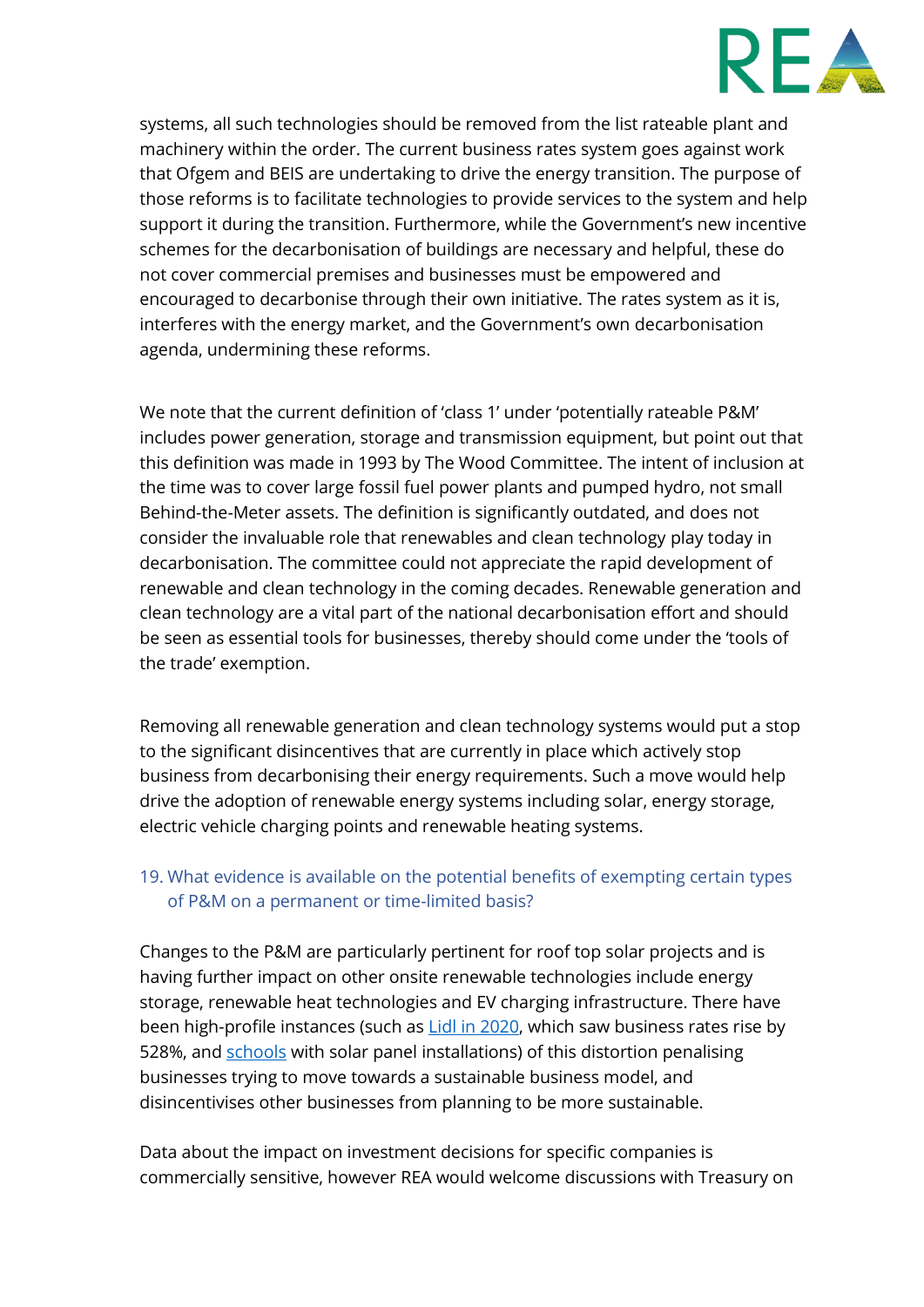

this issue and we may be able to provide quantitative data in support of our argument from members on a private bilateral basis.

However, the Government clearly sees the decarbonisation of buildings and the potential for renewable energy generation in buildings as important and helpful for an economic recovery. This was demonstrated by the announcement of the Green Homes Grant Scheme, the Social Housing Decarbonisation Fund, and the Public Sector Decarbonisation Scheme in the summer as direct stimulus measures to create green jobs and 'build back better'.

Failure to address the P&M Order undermines the ability of these most recent policy announcements to succeed. Revision of the P&M Order should be considered part of facilitating the decarbonisation of commercial premises, driving the green recovery, stimulating investment and jobs, and reducing bills for businesses over the coming years.

#### 20. What practical challenges would the implementation of wider exemptions for P&M pose, and how might those be addressed?

The removal of renewable energy and clean technology from the list of rateable plant and machinery can be done in a way that is either tax neutral or even increase tax intake from increased activity in the purchase, installation and maintenance of such systems which can be expected when incentivised through lower rateable values. Government initiatives to increase the number of trained installers through temporary incentive schemes mean that there are growing numbers of appropriately trained and registered installers. Removing renewable generation and clean technology from the P&M Order would encourage sustainable and jobs in that industry, in the long-term.

# 21. How can business investment and growth best be supported through the business rates system, and how effective would business rates changes be compared to other available measures?

The importance of amending the business rate system to be fairer to renewable and clean technologies is to remove barriers to deployment. Elsewhere Government are already incentivising their deployment through other policies like the Smart Energy Guarantee, the Renewable Heat Incentive, and grants for electric vehicle infrastructure, as well as the aforementioned schemes to decarbonise homes and public sector buildings. However, the success of these are being undermined by the operation cost of such systems being substantially increased by being included on the plant and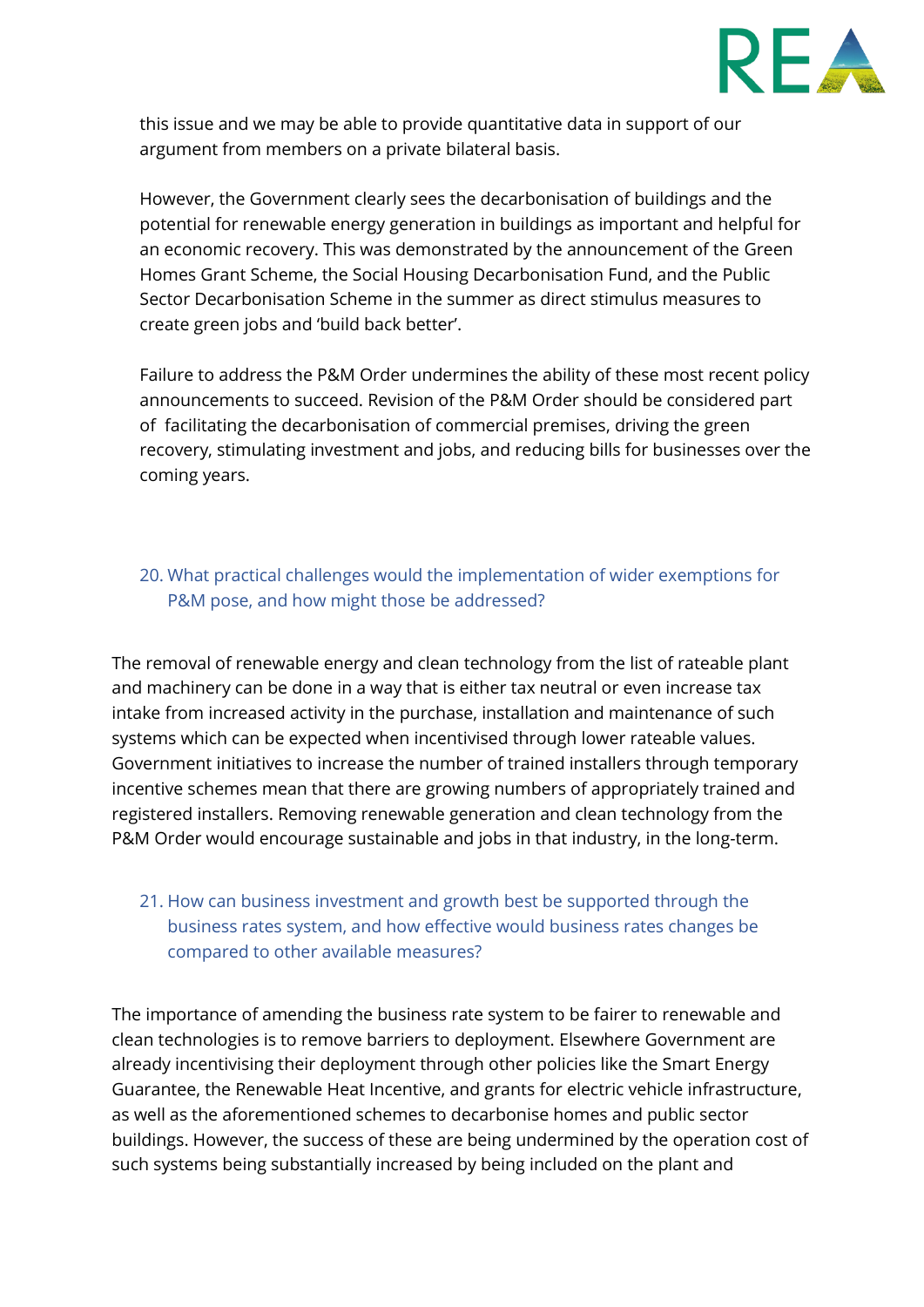

machinery order. Government are both incentivising deployment, and simultaneously erecting market barriers. This needs to be addressed if the government is going to succeed in decarbonising the power, heat, and transport sectors.

#### 22. How could the business rates system support the decarbonisation of buildings? What would the likely impact of any changes be compared to other measures, including other taxes, spending or regulatory changes

The Coronavirus crisis will have a significantly negative impact on the capacity of the average business to make long-term investments that are supplementary to their core business model. Given the current economic downturn and the difficulty in containing the virus, it is certain that disruption to business' activities will continue into at least 2021, and that it the capacity of many businesses to make long-term investments will decrease. Furthermore, the economic recovery is likely to take many years, which could mean a prolonged contraction of consumer spending. This should not, however, mean that we lose sight of the decarbonisation agenda, and businesses should be supported to make clean investments (which are ultimately bill-saving) on their premises during these difficult times. Not facilitating businesses to decarbonise in this way could lead to a slow-down in the progress of decarbonising commercial buildings.

We note that there are [significant uncertainties](https://property.altusgroup.com/wp-content/uploads/2020/05/Annual-Business-Rates-Review-May-2020-v1.1.pdf) relating to how business rates are applied at some forms of electric vehicle charging points, for example on-street when central government funding is applied.

Furthermore, by removing the P&M barrier to renewable energy and clean technology deployment, the Government would be killing two birds with one stone – boosting businesses (cross-sector and within the renewables and clean technology sector) and facilitating decarbonisation. Such a move would also give businesses the opportunity to act by significantly reducing the costs of decarbonising their buildings.

Many businesses realise their responsibilities to the environment, but are currently constrained by the business rates cost of installing renewable generation and clean technologies on their premises, which often negates the cost-savings brought by lower energy consumption and/or onsite renewable generation.

The Government's Green Homes Grant and Public Sector Decarbonisation schemes are seeking to boost the energy efficiency and uptake of clean technology in domestic and public sector buildings, and to boost jobs. Removing renewable energy and clean technology from the rateable list could encourage businesses seeking to decarbonise to do so, and provide an equivalent boost to bill savings – enabling businesses to reduce the running costs of buildings at a time when building owners renting out commercial space will be looking at how they can affordably reduce the rent, and when user-owned buildings are also appearing costly to run for businesses that are not using them as frequently as they previously were.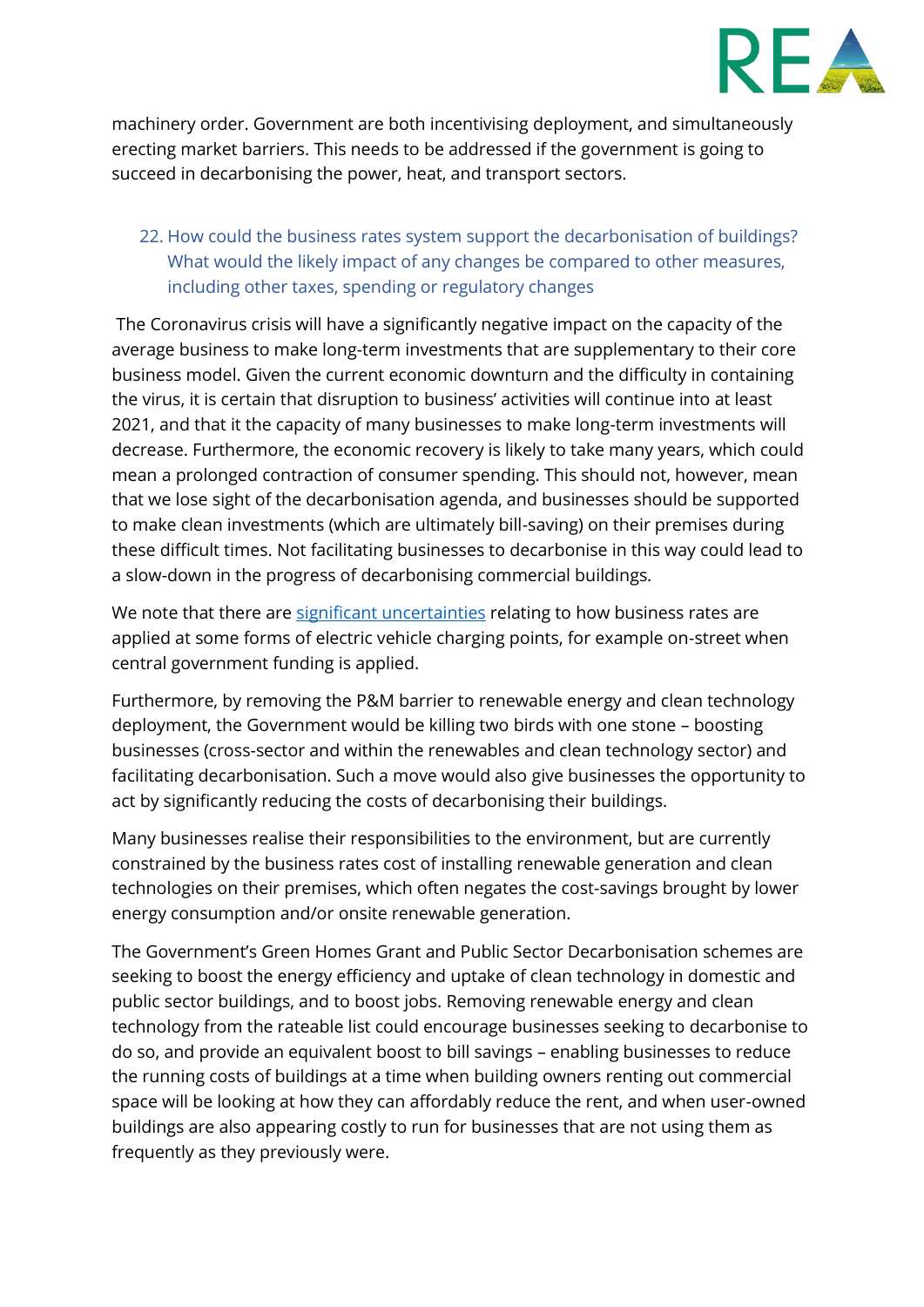

Increasing commercial onsite renewable generation and clean technology installations would also give a boost to some parts of the renewable energy and clean technology industry not previously helped by the Green Homes Grant, such as energy storage, solar PV for electricity, and some forms of heat generation.

Other measures will also be very important in incentivising decarbonisation and ensuring the growth of green jobs. However, no other measures can be carried out so simply that would have such a broad beneficial cross-sector impact in decarbonisation. Furthermore, removing renewable energy and clean technology from the P&M listings would benefit a very wide range of technologies, furthering a level playing field for companies involved with those technologies.

#### **5.1 Valuation transparency and appeals: Questions**

23. What further changes would you like to see made to the (a) Check, (b) Challenge and (c) Appeal stages?

There have been some good aims introduce by the CCA stages, in particular the requirement for a ratepayer to present their case at the outset. However, members report that there remains room for considerably improvement. The registration and claiming process remains administratively burdensome and not user friendly. Equally the timescales for the VOA response should be reduced to 3 months for an initial check appeal (currently 12 months) and 6 months for the secondary challenge appeal (currently 18 months). Current time scales mean cases are invariably not resolved in time for the next valuation and put businesses off raising fair challenges.

There is also a distinct advantage for certain types of premises under the current system. If you're appealing the rateable value of a shop or office, you can see the detailed valuation before you pay for the appeal. If you are a renewables operator, which is often valued on expenditure on contractors, you cannot see the detailed valuation until you have paid for the appeal. This is unfair, and those appealing valuations of renewables and clean technology should be able to see the detailed valuation before paying for an appeal too.

It is also very difficult for those developing standalone renewable energy generation or storage plants, that they cannot get any estimate of the valuation rate prior to building out the project. This increases the risk for investors in a project, and thereby disincentivises investment.

24. What are your views on sharing information, such as rental/lease details, with the VOA? What are your views on the risks and benefits of this information being shared with other ratepayers, public sector organisations or more broadly?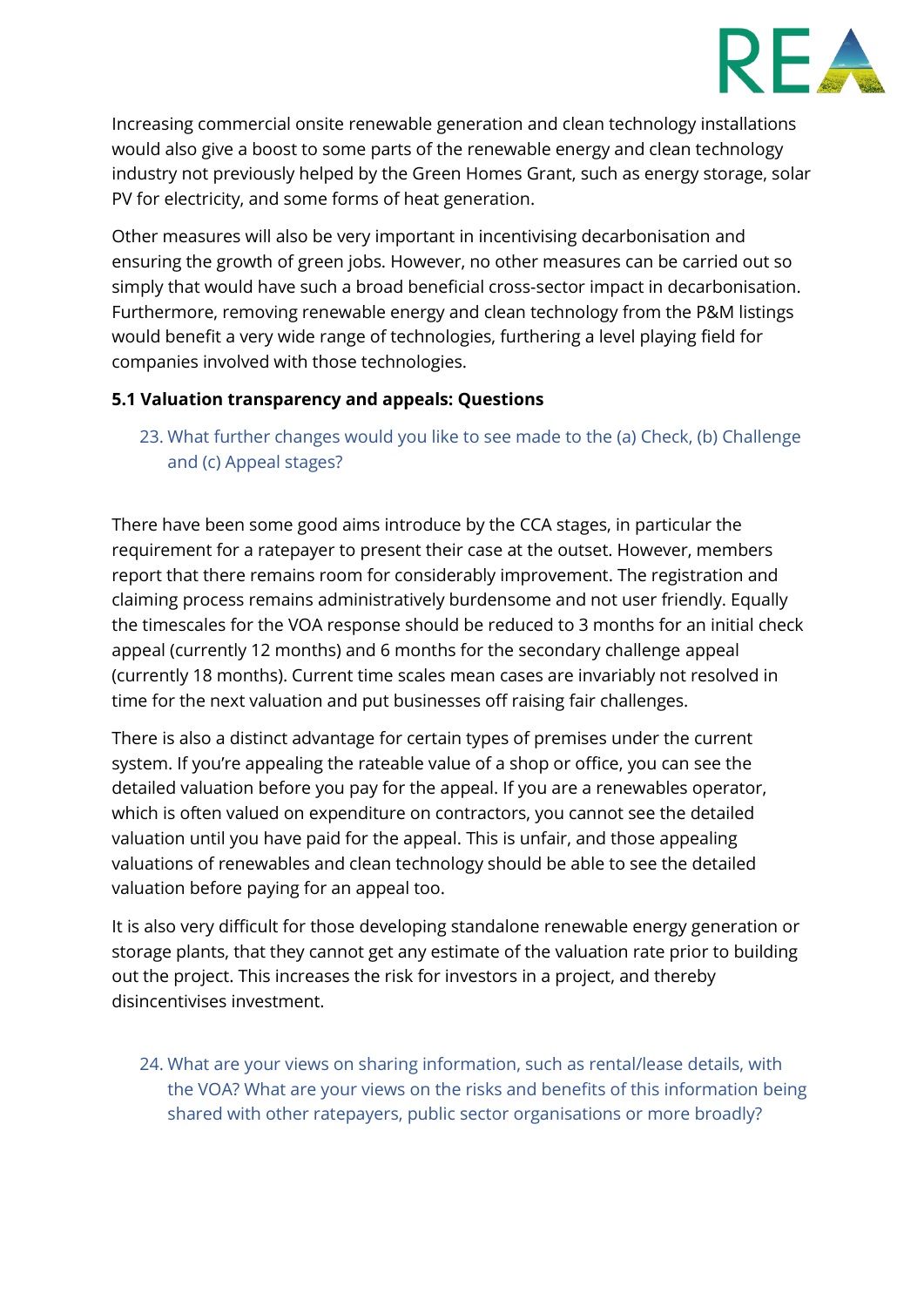

The VOA already has access to a significant amount of information, some of which would be commercially sensitive, and for this reason, we do not think any further information should be required. In addition, providing the rent or lease details to other ratepayers or public sector organisations would release commercially sensitive information to a broad range of stakeholders and competitors, as this information could be used to get an indication of the financial health and growth rate of a company.

25. What are your views on who can currently use the CCA system and become party to a challenge or appeal? What are your views on who can use the system, when and on what grounds

No response submitted.

#### **5.2 Maintaining the accuracy of ratings lists: Questions**

26. What are your views on introducing a requirement to provide the VOA with rental information, either routinely or where changes to a lease occur?

This would increase the administrative burden on businesses, particularly affecting small businesses. Furthermore, it would also risk having distorting affects across different regions and cities of the UK, as some areas have several times higher rental and lease costs than others. Making judgements about the value of the business based on lease or rent costs would also require other regional economic factors to be looked at in order to ensure that the judgement is fair and proportionate. How would businesses with mortgages on properties be valued in this system? Lease information isn't particularly helpful for VOA in most instances. A requirement on rate payers to be sending info when they don't know what the rating could be, would be punitive.

# 27. What are your views on making a register of commercial lease information publicly available?

This should be avoided given the potential for the release of commercially sensitive information.

# 28. What are your views on introducing a requirement to notify the VOA or billing authority of changes to a property that could impact the business rates liability?

We believe this is likely to be difficult to comply with as it is not always evident what factors affects the business rate liability, especially when renewable energy and clean technology business models rely upon multiple revenue streams that could be subject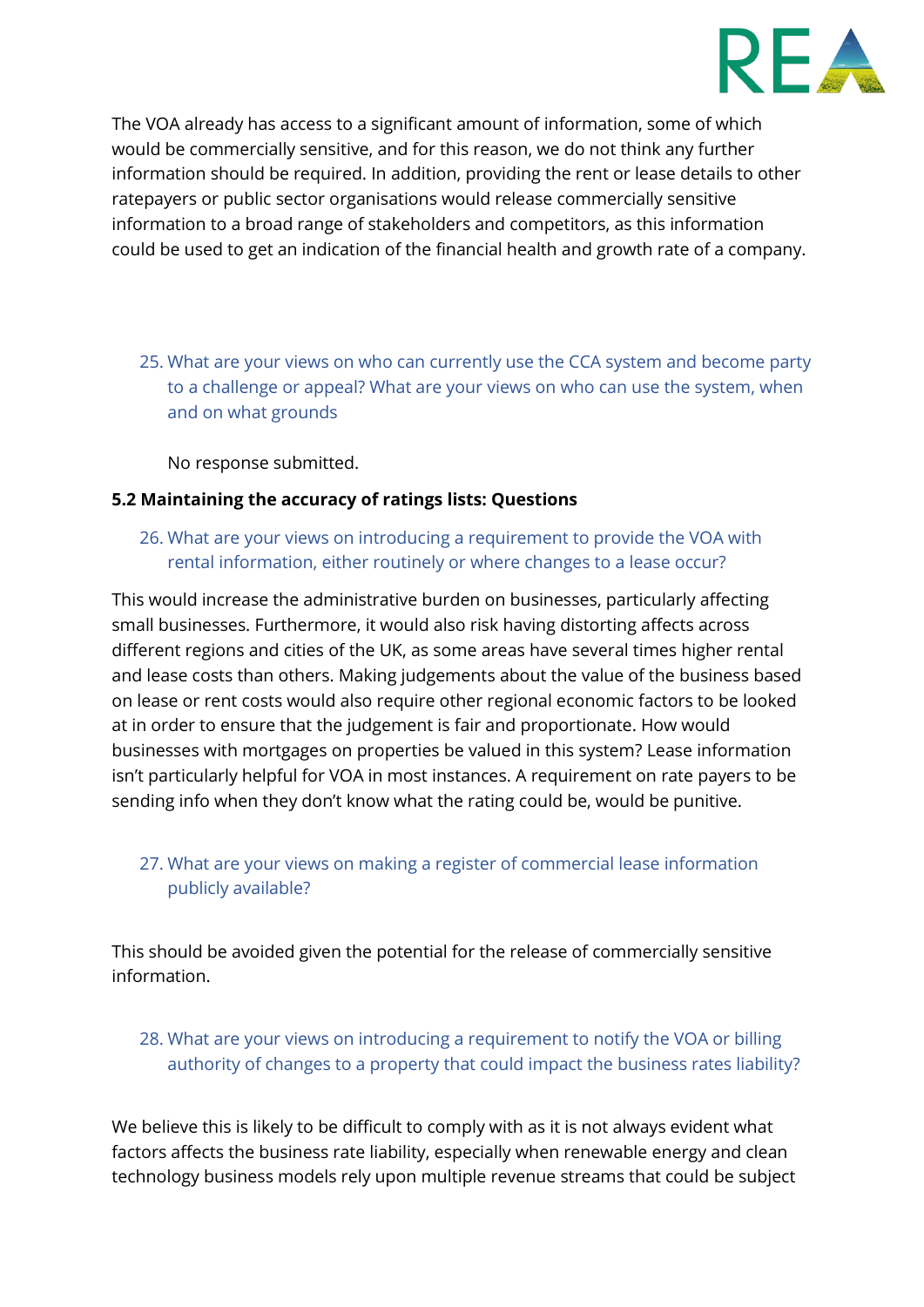

to Governmental policy change. It is likely that it would become very easy to become non-compliant by accident. This is likely to result in significant extra costs to business as they need to pay someone to keep their listing up to date or fear fines.

#### **5.3 The billing process**

29. How can the current billing process be improved? What changes would provide the most significant benefits to ratepayers through for example, cost or time savings?

An online billing process whereby demands for each property can be readily identified in a single place would be a significant step forward and assist portfolio management of business rates within companies. This is an area where the current business rates system is considerably out of date and would be an improvement for all ratepayers.

All rate demands should be uploaded by Local Authorities onto a portal for a company to access and be sure that all demands are in a single place where they can be simply understood and readily accessed.

30. What are your views on a centralised online system linked to other business taxes, enabling more joined-up data and management of billing across different locations? How could this best support ratepayers and billing authorities?

No response submitted.

31. What sort of support would businesses and agents expect to receive when moving to a centralised online process, and from where would you expect to receive it?

The VOA should provide clear information on how to access their portal and what information will be provided and in what manner. An online and telephone help desk should also be administered by the VOA.

# 32. What, if any, criteria should be applied in exempting certain ratepayers from online billing

Some businesses will likely still require the opportunity to submit via a postal system – this will be appropriate for smaller ratepayers in particular. Businesses may sometimes need to pay at uncertain times for their business and when submission via post might be necessary, eg. during an office move or during a forced business relocation due to an unforeseen circumstance.

#### **6 Exploring alternatives to business rates**

33. What are the likely benefits and costs of implementing a CVT? What are the practical implications of implementing a CVT?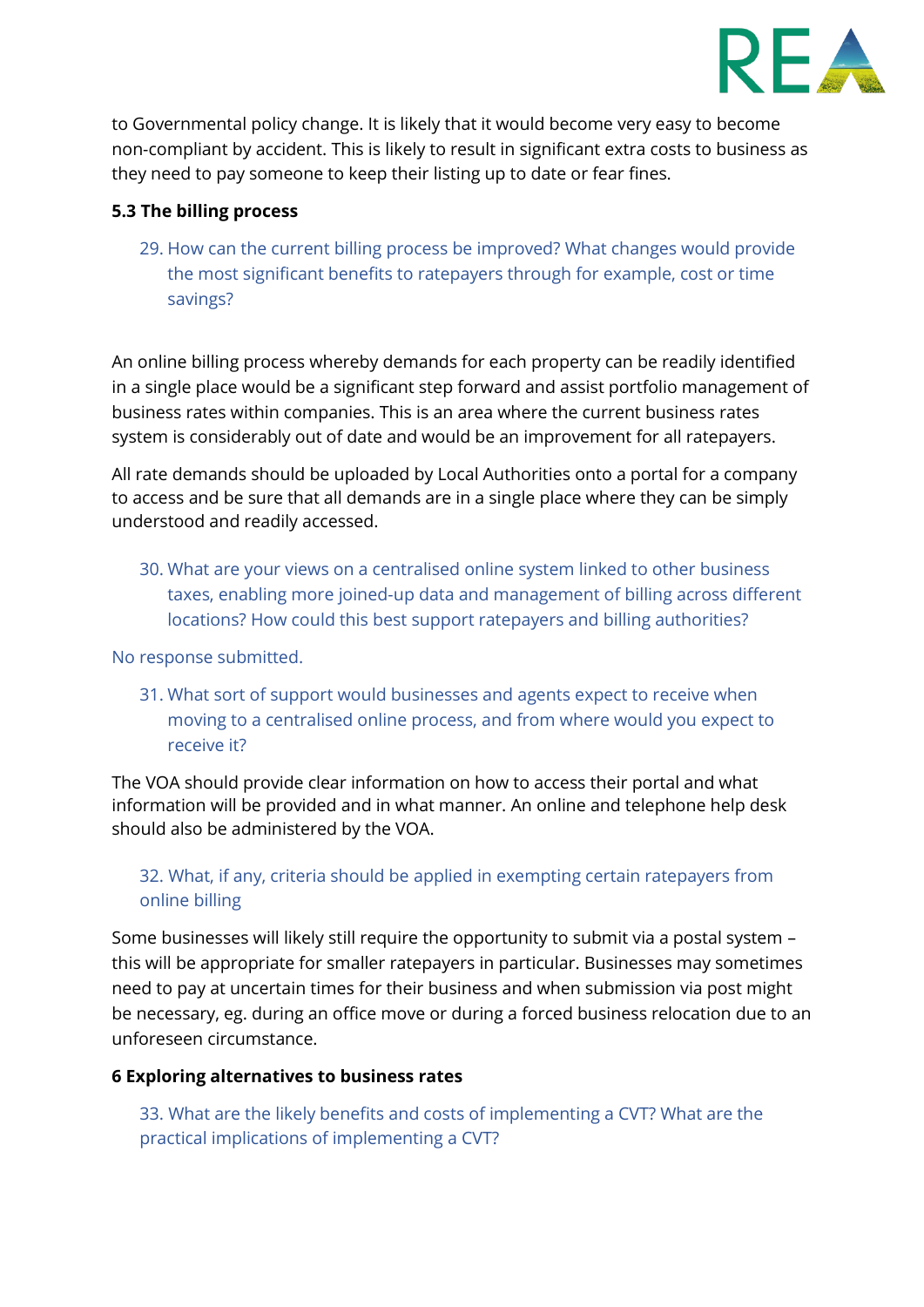

Our current view is that this would not work, but further detail of proposals needs to be provided before businesses can make a proper assessment.

Renewables projects are often very capital investment intensive for slow returns and often unpredictable profit margins in the mid-long term. One method of valuation is already based on capital cost, the contractors. If the whole system reverted to that, given that renewables kit tends to be very expensive, that could be even more prohibitive for renewables given so much capital is invested.

It would put the emphasis onto the owner, who has already got existing lease arrangements, so how would you transfer from one to other? A synergy with ability to pay would be important for capital based valuation.

34.. What evidence is there of the benefits that replacing business rates with a CVT would have in practice, for example, on business investment and growth?

No response submitted.

35. How can land and property be valued fairly and efficiently under a CVT in England? What evidence is available to do this?

No response submitted.

36. How would replacing business rates with a CVT affect the distribution of taxation?

No response submitted.

37. What are the likely implications of moving the liability for tax from tenant to landowner or property owner? How could the government ensure effective collection from and compliance by these taxpayers?

No response submitted.

38. What lessons can be learned from other countries experiences with CVTs?

No response submitted.

39.What other international alternative approaches to the taxation of nonresidential land and property merit consideration for England?

No response submitted.

40. What would be the benefits and risks of introducing an online sales tax?

In general, we think it could be useful for Treasury to take a step that would tax 'on-line only' retailers, as it could remove substantial market distortions. REA could support this but with caveats that clean tech and renewable energy sector companies should be subject to reliefs in line with decarbonization ambitions, for instance a number of